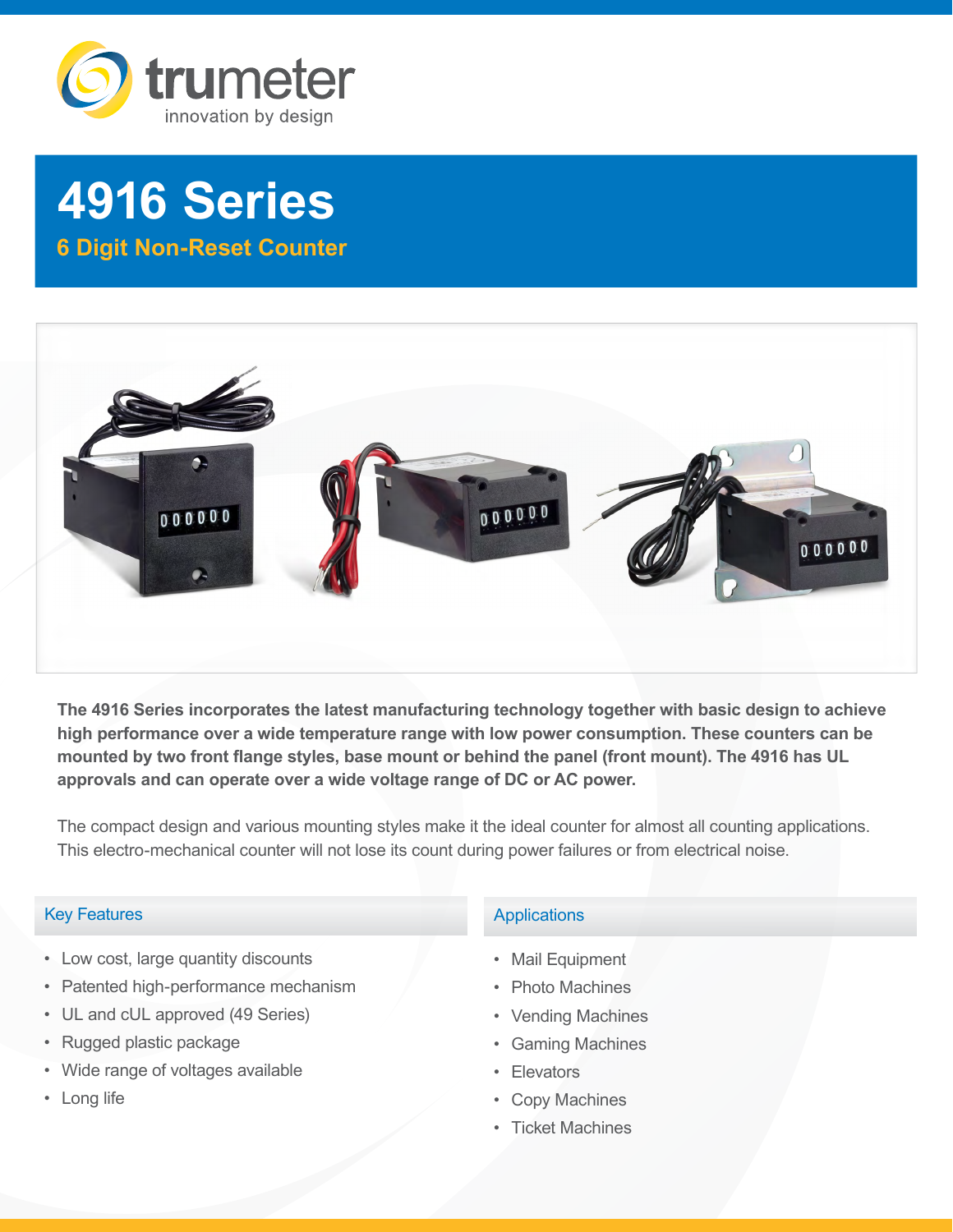

## **Specifications**

| 6 Digit, white on black, 0.160" figures<br>DC: 5, 12, 24, 48, 110, 125 (2W)<br>AC: 24, 48, 120, 230 (5VA)                                                               |
|-------------------------------------------------------------------------------------------------------------------------------------------------------------------------|
| None                                                                                                                                                                    |
| 10 CPS, standard. 50/50 ratio on/off.                                                                                                                                   |
| Infinite                                                                                                                                                                |
| Storage: $14^{\circ}$ F to $122^{\circ}$ F (-10 $^{\circ}$ C to +50 $^{\circ}$ C)<br>Operating: $23^{\circ}$ F to $104^{\circ}$ F (-5 $^{\circ}$ C to +40 $^{\circ}$ C) |
| UL# and cUL# E36690                                                                                                                                                     |
| UL/cUL wire leads, 11" long, standard                                                                                                                                   |
| 4.0oz (113g)                                                                                                                                                            |
|                                                                                                                                                                         |

# Part Number Ordering Chart

|                                                                                       | <b>Example:</b>                                                                                                                                                                                                                    | $\mathsf{R}$ | 9 | 49 | 1 | $6\phantom{1}6$ | <b>AD</b> |
|---------------------------------------------------------------------------------------|------------------------------------------------------------------------------------------------------------------------------------------------------------------------------------------------------------------------------------|--------------|---|----|---|-----------------|-----------|
| В<br>D<br>$\mathsf R$<br>P<br>FL<br><b>RV</b><br><b>OR</b>                            | Mounting -<br><b>Bail Mount</b><br>D-Base Mount (Front/H-Base Mount)<br>Behind the Panel Mount (Front)<br>Panel Mount (Flange 1.81"x1.81")<br>Flange Mount (1.53"x1.8)<br>Combo Front/V-Base Mount<br>Special Metal D - Base Mount |              |   |    |   |                 |           |
| 1<br>$\overline{\mathbf{2}}$<br>3<br>$\overline{7}$<br>8<br>9<br>11<br>12<br>14<br>23 | Voltage<br><b>230 VAC</b><br><b>120 VAC</b><br>24 VAC<br><b>110 VDC</b><br>24 VDC<br>12 VDC<br>5 VDC<br><b>125 VDC</b><br>48 VDC<br>9 VDC                                                                                          |              |   |    |   |                 |           |
| 49                                                                                    | <b>Product Number -</b><br><b>Product Number</b>                                                                                                                                                                                   |              |   |    |   |                 |           |
| 1                                                                                     | Reset -<br>Non-reset                                                                                                                                                                                                               |              |   |    |   |                 |           |
| 6                                                                                     | # of Figures<br>6 Figure                                                                                                                                                                                                           |              |   |    |   |                 |           |
| <b>Blank</b><br>$\mathsf{A}$<br>B<br>$\mathbf C$<br>D                                 | <b>Suffix</b><br>Counter Set at 999800 (Standard)<br>Counter Set at 000000<br>Counter Set at 999980<br>24" Lead Wires<br>Diode Suppresion                                                                                          |              |   |    |   |                 |           |

**E** 16" Lead Wires